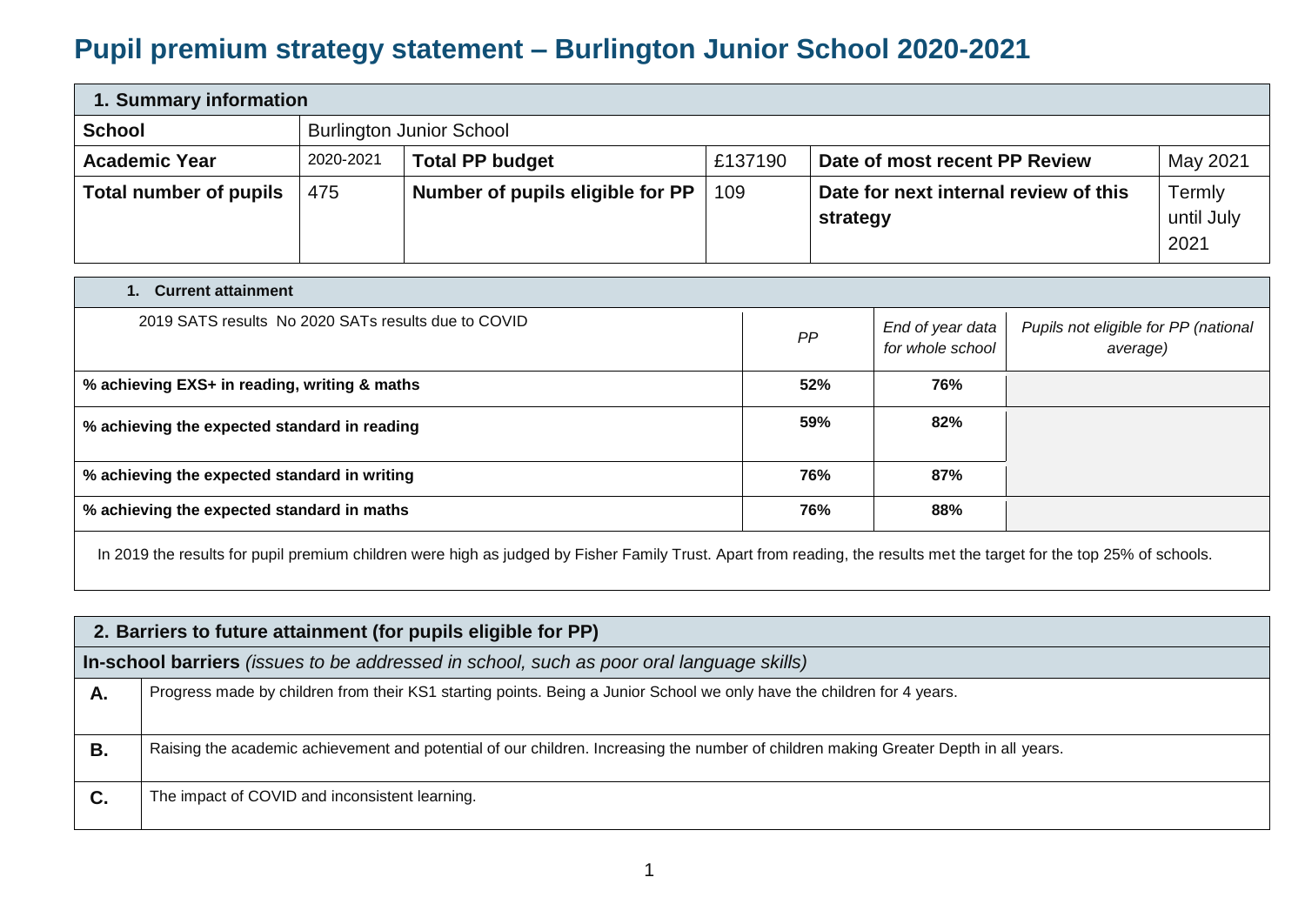|           | <b>External barriers</b> (issues which also require action outside school, such as low attendance rates)                                                                                                                                          |                                                                                                                                                                                                                                                                                                                                                                                                                                                                                                                                                                                                                                                                                                                                               |  |  |  |
|-----------|---------------------------------------------------------------------------------------------------------------------------------------------------------------------------------------------------------------------------------------------------|-----------------------------------------------------------------------------------------------------------------------------------------------------------------------------------------------------------------------------------------------------------------------------------------------------------------------------------------------------------------------------------------------------------------------------------------------------------------------------------------------------------------------------------------------------------------------------------------------------------------------------------------------------------------------------------------------------------------------------------------------|--|--|--|
|           | Children's personal experiences. PPG engagement with learning, homework and academic success is improving but needs greater consistency. Access to learning resources.                                                                            |                                                                                                                                                                                                                                                                                                                                                                                                                                                                                                                                                                                                                                                                                                                                               |  |  |  |
|           | Increased social, emotional and mental health issues affect a number of PPG children. Many children are also SEN or have other complex needs.                                                                                                     |                                                                                                                                                                                                                                                                                                                                                                                                                                                                                                                                                                                                                                                                                                                                               |  |  |  |
|           | PPG children do not have the same access to enrichment out of school.                                                                                                                                                                             |                                                                                                                                                                                                                                                                                                                                                                                                                                                                                                                                                                                                                                                                                                                                               |  |  |  |
|           | 3. Desired outcomes (Desired outcomes and how they will                                                                                                                                                                                           | <b>Success criteria</b>                                                                                                                                                                                                                                                                                                                                                                                                                                                                                                                                                                                                                                                                                                                       |  |  |  |
| Α.        | Children meet the end of year expected aspirational targets and<br>keep on their progress trajectory.                                                                                                                                             | Each child entitled to PPG has a planned trajectory which makes their progress pathway very clear.<br>All teachers target set for their children with a focus on increasing the expectation for children. This is<br>regularly monitored. This has been reviewed and updated October 2020 to allow for children not<br>making expected progress to be flagged earlier and interventions and support to be directed with<br>greater speed. This also helps identify children needing specific catch up due to COVID.<br>Children entitled to PPG to make at least the same or better progress as their peers.<br>Progress monitored termly with children expected to make a minimum of 1 point of progress per term.                           |  |  |  |
| <b>B.</b> | Lowering the PP gap especially in reading and maths.                                                                                                                                                                                              | Children entitled to PPG to make progress in line with the children who are not. Children who entered<br>the school with the expected standard in writing to meet the criteria for Greater Depth.<br>During pupil progress meetings, targets set are a focus and these are adjusted upwards as children<br>develop to keep the aspirations for pupils.<br>Teachers and TAs are skilled and trained to identify what the children need and make changes to their<br>planning and delivery of lessons and support.<br>All staff clear and acting upon the very next steps individual pupils require to make progress.<br>Structured interventions created for children entitled to PPG specifically for reading, writing, maths and<br>science. |  |  |  |
| C.        | Closer scrutiny and challenge for the progress made by children in<br>all years. All teachers report on their progress and this is challenged<br>in meetings held half termly with the Head, Deputy and Assistant<br><b>Head/Inclusion Leader</b> | The SLT are clearly aware which support packages make the most progress and teachers make the<br>best use of these.<br>The staff are clearly aware of the expectations regarding progress and have the time to close these<br>gaps, reporting on the changes to stakeholders.<br>Specific targeted interventions are being regularly monitored to ensure that children make academic<br>progress.<br>Opportunities for teacher's CPD to enable further challenge and sharing of good practice around our<br>support for children entitled to PPG.<br>Year leaders report on the PPG gap in their year groups each term. Year leaders also report to<br>governors in their learning walks, whose focus is PPG and SEN gaps.                    |  |  |  |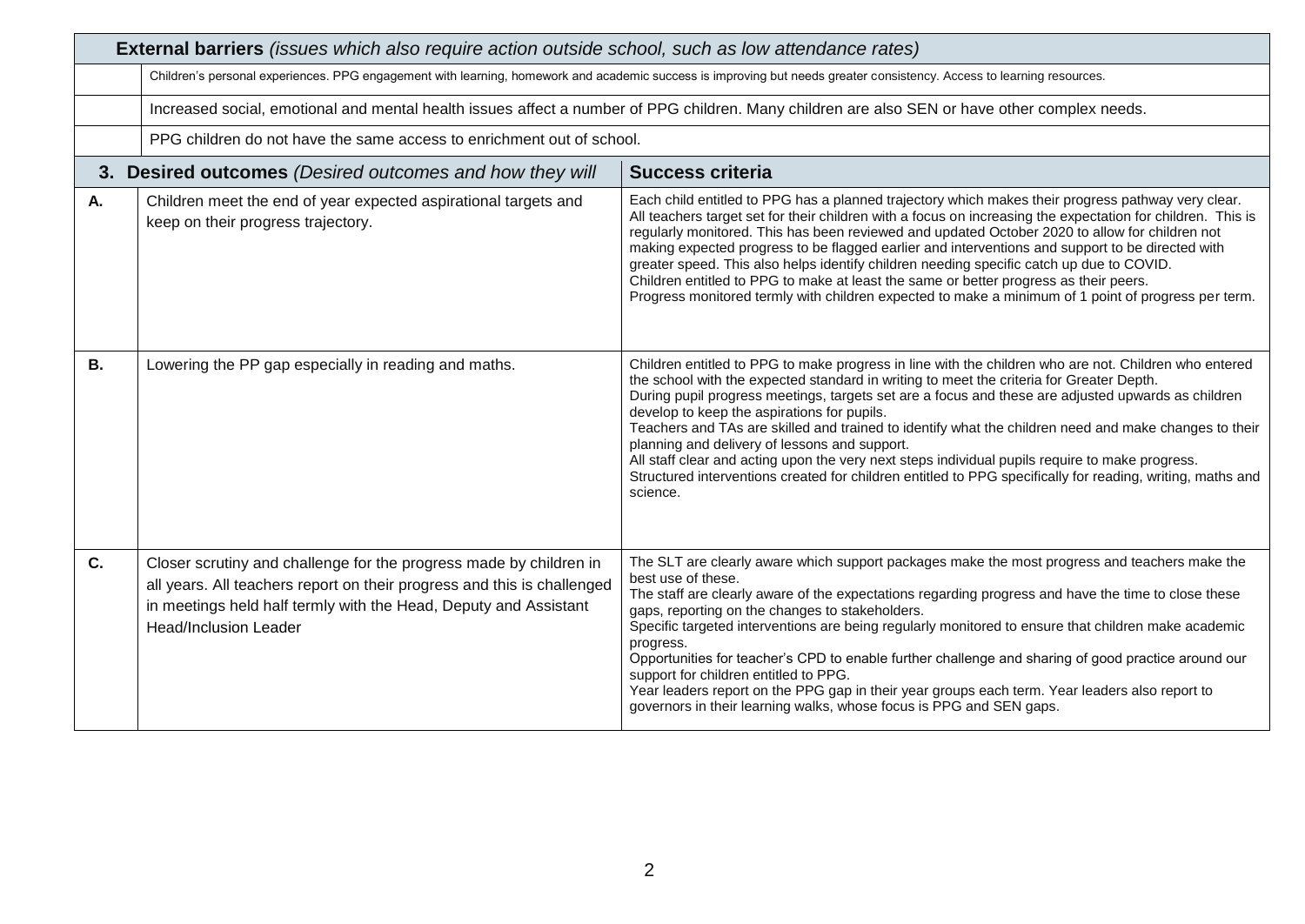| D. | Developing the behaviour for learning and aspirations of our<br>children. | Children entitled to PPG regularly complete homework or attend homework club.<br>Children entitled to PPG have regular access to computer based or on line learning $-$ or<br>attend clubs to do this.<br>Children entitled to PPG have access to regular morning or lunchtime interventions<br>(homework/reading/handwriting) to mirror the support that other children may receive at<br>home.<br>Children entitled to PPG are able to 'feel' like the others. PE kits, mufti days or support with<br>school affairs, such as having the correct equipment, knowledge of important dates or<br>assistance with projects.<br>Year 6 PP children receive booster classes or small group tuition and progress is made to<br>close gaps.<br>Learning support for English and/or maths outside of school hours.<br>Early morning sessions being used for short intervention strategies based on need.<br>TA deployment reviewed during pupil progress meetings and learning walks.<br>Assistance with residential costs in Y6. PGL in Y6 is the most expensive residential trip.<br>Attendance monitored by family outreach worker across both schools. Both schools share<br>attendance policies and systems for challenging persistent absence.<br>TAs are trained in ELSA to support children's needs. |
|----|---------------------------------------------------------------------------|--------------------------------------------------------------------------------------------------------------------------------------------------------------------------------------------------------------------------------------------------------------------------------------------------------------------------------------------------------------------------------------------------------------------------------------------------------------------------------------------------------------------------------------------------------------------------------------------------------------------------------------------------------------------------------------------------------------------------------------------------------------------------------------------------------------------------------------------------------------------------------------------------------------------------------------------------------------------------------------------------------------------------------------------------------------------------------------------------------------------------------------------------------------------------------------------------------------------------------------------------------------------------------------------------------|
|----|---------------------------------------------------------------------------|--------------------------------------------------------------------------------------------------------------------------------------------------------------------------------------------------------------------------------------------------------------------------------------------------------------------------------------------------------------------------------------------------------------------------------------------------------------------------------------------------------------------------------------------------------------------------------------------------------------------------------------------------------------------------------------------------------------------------------------------------------------------------------------------------------------------------------------------------------------------------------------------------------------------------------------------------------------------------------------------------------------------------------------------------------------------------------------------------------------------------------------------------------------------------------------------------------------------------------------------------------------------------------------------------------|

|                                                                                                                                                                     | 4. Planned expenditure                                                                                                                                                                                                     |         |  |  |                 |  |  |  |
|---------------------------------------------------------------------------------------------------------------------------------------------------------------------|----------------------------------------------------------------------------------------------------------------------------------------------------------------------------------------------------------------------------|---------|--|--|-----------------|--|--|--|
| Academic                                                                                                                                                            | 2020-2021                                                                                                                                                                                                                  |         |  |  |                 |  |  |  |
|                                                                                                                                                                     | The three headings below enable schools to demonstrate how they are using the Pupil Premium to improve classroom pedagogy, provide targeted support and support<br>whole school strategies<br>Quality of teaching for all- |         |  |  |                 |  |  |  |
| <b>Desired</b><br><b>Staff lead</b><br><b>Chosen</b><br>What is the evidence and rationale for this<br>How will you ensure it is implemented well?<br>When will you |                                                                                                                                                                                                                            |         |  |  |                 |  |  |  |
| outcome                                                                                                                                                             | action /                                                                                                                                                                                                                   | choice? |  |  | review          |  |  |  |
|                                                                                                                                                                     | approach                                                                                                                                                                                                                   |         |  |  | implementation? |  |  |  |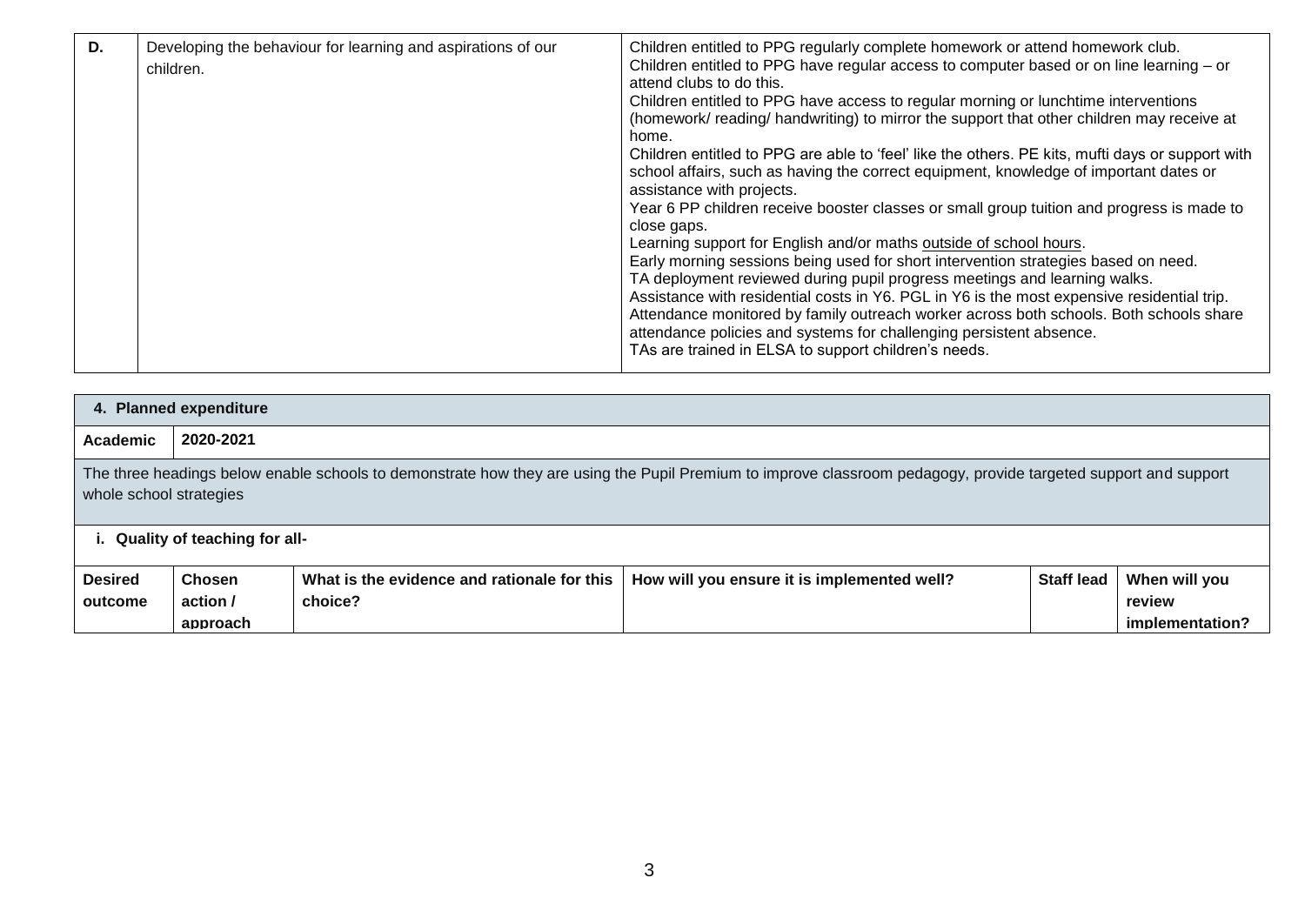| No children<br>leaving the<br>school<br>unable to<br>read.<br>Closing<br>learning<br>gaps | Mentoring,<br>close support<br>1:1 reading<br>support from<br>TAs and<br>Beanstalk. | Phonics support, including regular reading<br>and writing, boost literacy skills. Some of our<br>Children entitled to PPG are not supported to<br>do this and so the school needs to provide<br>this and model the benefits to learning.<br>Whilst the Sutton Trust evidence does not<br>show TA support to be particularly positive, in<br>our school with our high calibre of TAs they<br>are able to add a particular strength to the<br>education of our individuals.<br>Conferencing and 1:1 discussions boost<br>children's progress through targeted teaching<br>and support.<br>Having close communication and small<br>manageable goals to achieve, leads to<br>greater progress.<br>Conferencing in class with children has a<br>high impact on developing individual's<br>progress. Sutton Trust. | Staff training and monitoring to ensure that they have<br>the skills to deliver high quality interventions.<br>Training and further support provided to ensure phonics<br>teaching is effective.<br>TAs feedback to staff and the SENCO about<br>interventions and these are monitored based on both<br>pupil engagement and the impact on their progress and<br>self-esteem.<br>TAs are involved in INSET training and follow on<br>discussions to develop their practice.<br>TA observations and peer monitoring<br>Additional catch up support (two teachers tutoring)<br>directed into Y5 and Y6 following COVID<br>PP meetings to challenge interventions<br>PP meetings with parents to help close the learning gaps.<br>Meetings with staff to look at the progress being made and the<br>conferencing being given to each child.<br>Sharing good practice in staff meetings/ INSET about successes and<br>development areas.<br>Teachers are responsible for reporting on attendance, engagement<br>and progress seen during PP meetings.<br>Further reading and mastery maths INSETs.<br>TAs recording their interventions on SIMs to baseline and show the<br>costs and successes of each interventions.<br>Close working with the Infant School which is the main feeder school<br>to identify those children needing further reading support as they enter<br>Y3. | <b>SENCO</b><br>Head/<br>Dep | Termly<br>Termly |  |
|-------------------------------------------------------------------------------------------|-------------------------------------------------------------------------------------|--------------------------------------------------------------------------------------------------------------------------------------------------------------------------------------------------------------------------------------------------------------------------------------------------------------------------------------------------------------------------------------------------------------------------------------------------------------------------------------------------------------------------------------------------------------------------------------------------------------------------------------------------------------------------------------------------------------------------------------------------------------------------------------------------------------|-------------------------------------------------------------------------------------------------------------------------------------------------------------------------------------------------------------------------------------------------------------------------------------------------------------------------------------------------------------------------------------------------------------------------------------------------------------------------------------------------------------------------------------------------------------------------------------------------------------------------------------------------------------------------------------------------------------------------------------------------------------------------------------------------------------------------------------------------------------------------------------------------------------------------------------------------------------------------------------------------------------------------------------------------------------------------------------------------------------------------------------------------------------------------------------------------------------------------------------------------------------------------------------------------------------------------------------------------------------------------------|------------------------------|------------------|--|
|                                                                                           |                                                                                     |                                                                                                                                                                                                                                                                                                                                                                                                                                                                                                                                                                                                                                                                                                                                                                                                              | HLTA based in Y3 to provide further support and interventions.<br>Working closely with AFA to look at specific Children entitled to PPG<br>and use coaching to raise the aspirations of anyone who has contact<br>with the child.<br>A teacher is currently being used 2021 to provide additional time for<br>teachers to mentor and conference their Children entitled to PPG.                                                                                                                                                                                                                                                                                                                                                                                                                                                                                                                                                                                                                                                                                                                                                                                                                                                                                                                                                                                               |                              |                  |  |
|                                                                                           |                                                                                     |                                                                                                                                                                                                                                                                                                                                                                                                                                                                                                                                                                                                                                                                                                                                                                                                              |                                                                                                                                                                                                                                                                                                                                                                                                                                                                                                                                                                                                                                                                                                                                                                                                                                                                                                                                                                                                                                                                                                                                                                                                                                                                                                                                                                               | <b>Total budgeted cost</b>   | £76100           |  |
|                                                                                           |                                                                                     |                                                                                                                                                                                                                                                                                                                                                                                                                                                                                                                                                                                                                                                                                                                                                                                                              |                                                                                                                                                                                                                                                                                                                                                                                                                                                                                                                                                                                                                                                                                                                                                                                                                                                                                                                                                                                                                                                                                                                                                                                                                                                                                                                                                                               |                              |                  |  |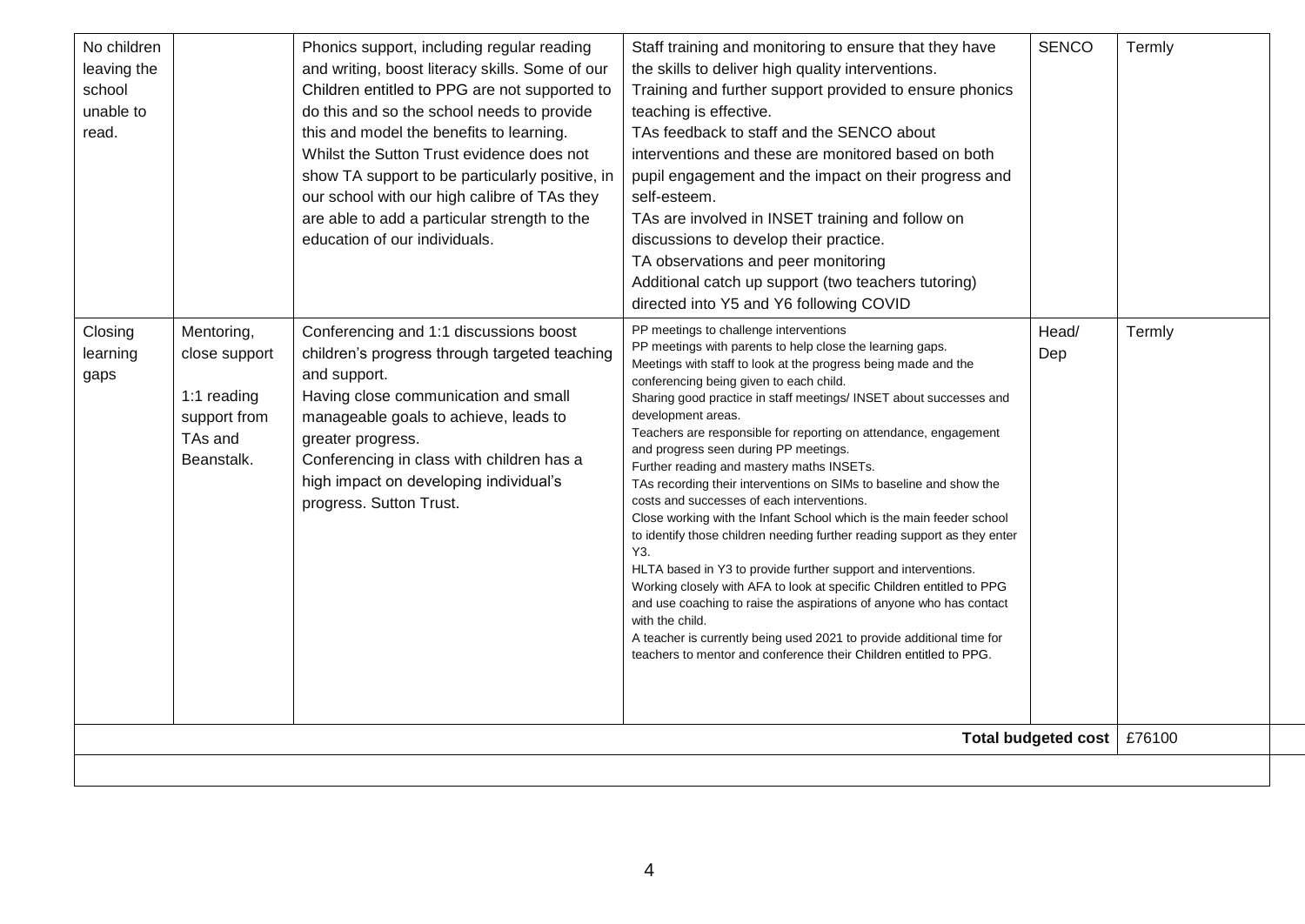| <b>Desired</b><br>outcome                                                        | Chosen<br>action /<br>approach                                                                                                                                                                                 | What is the evidence and rationale for this<br>choice?                                                                                                                                                                                                                                                                                                                          | How will you ensure it is implemented well?                                                                                                                                                                                                                                                                                                                                                                                                                                                                                                                                                                                                                                                                                                                                                                                                                                                                             | <b>Staff lead</b>                                                               | When will you<br>review<br>implementation?                                                                                                                                                                                                                                                                                                                                                                                                                                                                                                                                                                                                                                                                           |
|----------------------------------------------------------------------------------|----------------------------------------------------------------------------------------------------------------------------------------------------------------------------------------------------------------|---------------------------------------------------------------------------------------------------------------------------------------------------------------------------------------------------------------------------------------------------------------------------------------------------------------------------------------------------------------------------------|-------------------------------------------------------------------------------------------------------------------------------------------------------------------------------------------------------------------------------------------------------------------------------------------------------------------------------------------------------------------------------------------------------------------------------------------------------------------------------------------------------------------------------------------------------------------------------------------------------------------------------------------------------------------------------------------------------------------------------------------------------------------------------------------------------------------------------------------------------------------------------------------------------------------------|---------------------------------------------------------------------------------|----------------------------------------------------------------------------------------------------------------------------------------------------------------------------------------------------------------------------------------------------------------------------------------------------------------------------------------------------------------------------------------------------------------------------------------------------------------------------------------------------------------------------------------------------------------------------------------------------------------------------------------------------------------------------------------------------------------------|
| Increasing<br>the<br>progress of<br>our<br>Children<br>entitled to<br><b>PPG</b> | Small group<br>tuition.                                                                                                                                                                                        | Short sharp interventions to close specific<br>gaps in understanding, which can affect<br>further progress.<br>Timestables - TT Rockstars and Mathletics.<br>Reading- support and extra guided reading.<br>Writing- Small group work, specific to needs.<br>Targeted intervention prescriptive to the<br>child's needs enables rapid progress to be<br>made but at a high cost. | Y5/6 lead meet with the teacher and discuss most effective<br>strategies during these sessions to move on children's<br>learning.<br>Maths and English teaching times to be moved to further<br>support the learning and the quick interventions to close gaps<br>immediately.<br>Any groups are very fluid and children do not remain in groups<br>for prolonged periods. It is seen as a short sharp intervention<br>(6 weeks maximum) to close specific gaps.<br>Teachers have time to discuss progress, barriers to learning<br>and next steps with the class teachers.<br>PP reviews are used to look at the interventions being used<br>and how effective they are.<br>Teachers to offer specific tuition out of school hours for<br>children identified as needing an additional catch up and<br>therefore not missing any other in school learning<br>opportunities. This has been termly in three week blocks. | EW/FW<br>for Y5/6<br>interventi<br>on<br>groups.<br>teachers<br>Head/<br>deputy | Through monitoring PP learning<br>and assessing the gap post<br>COVID between them and their<br>peers. Oct/ Dec 2020<br>March 2021<br>Small group tuition was carried<br>out by every class teacher for<br>three weeks after school pre<br>Dec and also pre June<br>All teachers have access to<br>conferencing time to meet their<br>PP children and make take time<br>to look at their targets, work,<br>work ethics and contributions.<br>June 2021<br>July 2021. Teacher<br>conferencing has been taking<br>place with an impact on the<br>targets children are achieving in<br>their work. Tuition was offered to<br>children after school and<br>attendance was good.                                          |
| Raising the<br>progress of<br>our<br>Children<br>entitled to<br><b>PPG</b>       | <b>Boosting</b><br>lessons.<br>Children are<br>taught in small<br>groups of less<br>than 10 which<br>can be during,<br>before or after<br>the school<br>day. For<br>reading,<br>writing, maths<br>and science. | Children who are not meeting the expected<br>standards are identified and placed in smaller<br>groups.<br>These groups are matched so that children<br>with similar needs or barriers to their learning<br>are taught together. This form of rapid<br>intervention can be very successful in closing<br>attainment and progress gaps.                                           | The Y6 team collate the pupils into their groups and also<br>receive feedback about the work taking place to allow a<br>smooth transition of their work from a smaller group into<br>whole class.<br>Boosting is carried out by Y6 class teachers or staff who<br>have taught Y6 in the last 2 years.<br>Boosting is being carried out during various times to<br>ensure good attendance. Before, during and after school<br>times. Children will move groups once progress has<br>been made, and may move to another session time if<br>attendance is a barrier.<br>Extra cover put into Y6 during the Spring and Summer<br>term to allow more time for boosting and conferencing.                                                                                                                                                                                                                                     | Y6 leader<br>and Y6<br>staff<br>Head/<br>Deputy                                 | Children are selected and<br>sessions started in Jan 2021.<br>Review May 2021 based on<br>SATs results.<br>As SATS are not taking place all<br>Y6 children have continued to<br>be identified for boosting which<br>is being delivered using the<br>catch up funding. Y5 children<br>have also been identified for<br>catch up tuition. This is in<br>addition to the extra tuition<br>provided by their class teacher.<br>July 2021 Boosting was carried<br>out across the whole school.<br>Every class teacher took a small<br>group after school and boosted<br>their confidence and academic<br>work. Gaps in their<br>understanding were identified<br>and understood through using a<br>smaller group setting. |
|                                                                                  |                                                                                                                                                                                                                |                                                                                                                                                                                                                                                                                                                                                                                 |                                                                                                                                                                                                                                                                                                                                                                                                                                                                                                                                                                                                                                                                                                                                                                                                                                                                                                                         | <b>Total budgeted cost</b>                                                      | £22454                                                                                                                                                                                                                                                                                                                                                                                                                                                                                                                                                                                                                                                                                                               |
| ii. Other approaches                                                             |                                                                                                                                                                                                                |                                                                                                                                                                                                                                                                                                                                                                                 |                                                                                                                                                                                                                                                                                                                                                                                                                                                                                                                                                                                                                                                                                                                                                                                                                                                                                                                         |                                                                                 |                                                                                                                                                                                                                                                                                                                                                                                                                                                                                                                                                                                                                                                                                                                      |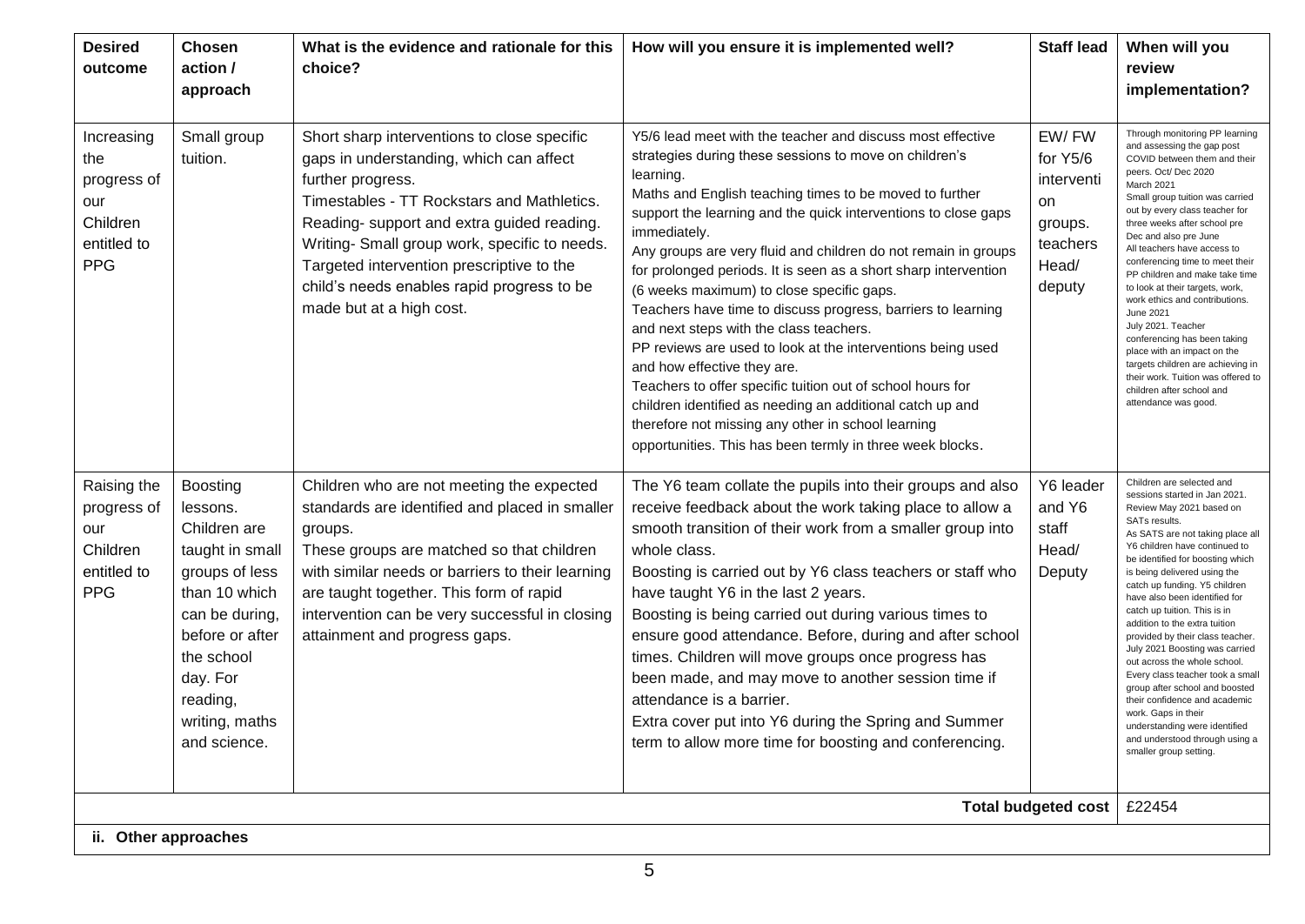| <b>Desired</b><br>outcome                                | <b>Chosen</b><br>action /<br>approach                                                                                                  | What is the evidence and rationale for this<br>choice?                                                                                                                                                                                                                                                                                                                                                           | How will you ensure it is implemented well?                                                                                                                                                                                                                                                                                                                                                                                                                                                                                                                                                                                                                                                                                                                                                                                                                                                                                                                                                                                                                                                                                                                                                                                                                                                                                                                                            | <b>Staff lead</b>             | When will you<br>review<br>implementation?                                                                                                                                                                                                                                                                                                                                                                                                                                                                                                                                                                                                                                                                                                                                                                                                                                                                                                                                                                        |
|----------------------------------------------------------|----------------------------------------------------------------------------------------------------------------------------------------|------------------------------------------------------------------------------------------------------------------------------------------------------------------------------------------------------------------------------------------------------------------------------------------------------------------------------------------------------------------------------------------------------------------|----------------------------------------------------------------------------------------------------------------------------------------------------------------------------------------------------------------------------------------------------------------------------------------------------------------------------------------------------------------------------------------------------------------------------------------------------------------------------------------------------------------------------------------------------------------------------------------------------------------------------------------------------------------------------------------------------------------------------------------------------------------------------------------------------------------------------------------------------------------------------------------------------------------------------------------------------------------------------------------------------------------------------------------------------------------------------------------------------------------------------------------------------------------------------------------------------------------------------------------------------------------------------------------------------------------------------------------------------------------------------------------|-------------------------------|-------------------------------------------------------------------------------------------------------------------------------------------------------------------------------------------------------------------------------------------------------------------------------------------------------------------------------------------------------------------------------------------------------------------------------------------------------------------------------------------------------------------------------------------------------------------------------------------------------------------------------------------------------------------------------------------------------------------------------------------------------------------------------------------------------------------------------------------------------------------------------------------------------------------------------------------------------------------------------------------------------------------|
| Provide the<br>best<br>possible<br>learning<br>resources | Additional<br>curriculum<br>resources and<br>cover enable<br>the school to<br>provide a<br>positive and<br>stimulating<br>environment. | The school invests in whole school INSET<br>packages as these have a greater impact<br>within the school where all staff are clear on<br>the direction and expectations.<br>The school invests in teaching and training to<br>ensure that we have a high calibre of<br>teachers joining the profession.<br>The school uses Mathletics and TT<br>Rockstars to boost timetables knowledge and<br>fluency in maths. | Staff lessons and the learning environment is regularly<br>monitored by internal and external stakeholders. Training of all<br>staff is a key element in the school to ensure all children have<br>equal access to a skilled and effective teacher/ TA.<br>Middle leaders are responsible for reporting on the changes<br>they have made in our SLT meetings. This way good or weak<br>practice can be shared and challenged.<br>Year leaders are responsible to report on the data gaps and<br>strengths to the whole school. Closing the gap is a whole<br>school issue.<br>Photos are used to help identify Children entitled to PPG in a<br>large school. This means that children can be targeted<br>specifically by any adult in the room.<br>PP is a regular item to discuss with TAs and staff, to look for<br>best ways to make a difference and close the gap.<br>The school regularly monitors Children entitled to PPG, their<br>work and attendance during PP meetings. Notes are recorded<br>and available for all stakeholders.<br>Two teachers are providing small group tuition to a selected<br>group of Children entitled to PPG. These groups are very small<br>and allow specific tutoring to cover missed learning and<br>misconceptions. Y5 and Y6 children are currently being<br>targeted. The children receive 15 weeks of tuition from the<br>same teacher. | <b>SLT</b><br>Head/<br>Deputy | A teacher within the school has<br>been released to provide<br>conferencing cover for all<br>classes. This takes place every<br>three weeks as a minimum to<br>allow teachers to spend time<br>discussing work with the<br>children.<br>Although data gathering has<br>been altered due to COVID.<br>tests and assessments are<br>being used within year groups.<br>A moderated level for all pupils<br>will be given at the end of the<br>year.<br>SLT continue to moderate books<br>with a focus on the children.<br>The tuition provided by teachers<br>after school has built learning<br>relationships with the children,<br>particularly after the challenges<br>of COVID and how this may<br>have affected their education.<br>July 2021. SLT book monitoring<br>continued with a focus on<br>children entitled to PPG.<br>Children who were under<br>achieving or not putting their<br>best effort into their studies were<br>identified and supported. Good<br>practice was shared in staff<br>meetings. |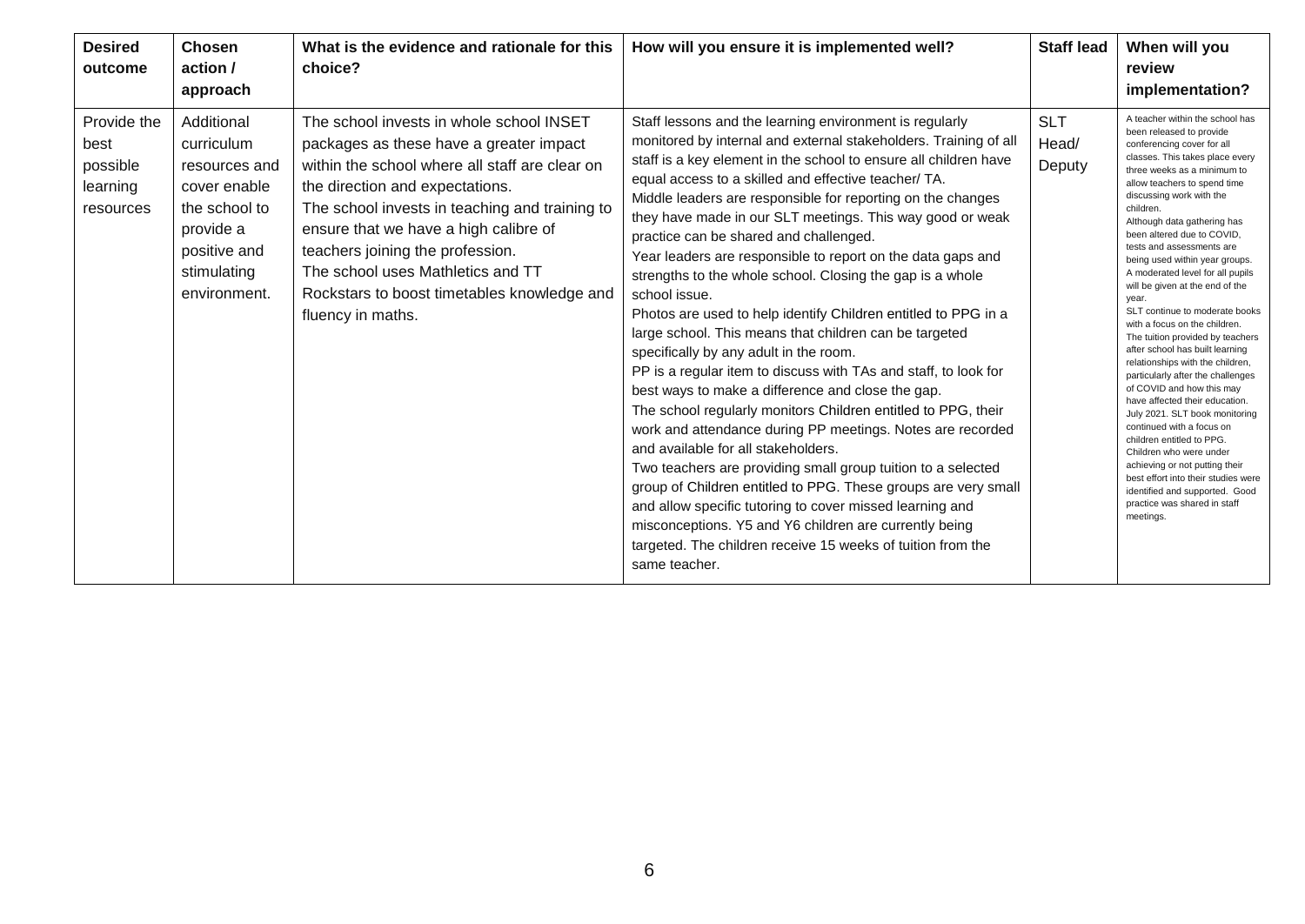| Increase<br>life<br>chances<br>example,<br>outreach<br>worker<br>schools                                              | Family support<br>through a<br>number of<br>non-academic<br>offers. For<br>meals, clubs,<br>child care,<br>behavioural<br>and academic<br>support, family<br>between the | Some of our children have barriers to their<br>academic and social success.<br>A number of things take place in school to<br>reduce their barriers as much as feasibly<br>possible. This includes supporting them<br>through difficult times both emotionally and<br>financially and also developing a closer<br>relationship to allow problems to be shared<br>and acted upon using mutual understanding,<br>discretion and trust.<br>ELSA training has been delivered to provide<br>counselling to children. | The Family Outreach worker employed between the two<br>schools has weekly meetings with the SLT of both<br>schools.<br>Class teachers are aware of the packages of emotional<br>and social support that they can use to support the<br>children and families. These are reported in the half<br>termly PP meetings.<br>Extra support for pupil well-being after the COVID<br>lockdown and further analysis into gaps to support the<br>recovery curriculum.<br>The family outreach worker is also providing ELSA<br>support in school alongside some TAs.<br>A shared attendance and punctuality policy has been<br>created between the two schools. Fining has been<br>introduced across both schools for leave in term time.<br>Family outreach worker monitors attendance but also<br>spends time with the Headteacher on the gates to<br>discuss and identify any lateness.<br>2 new staff are being trained to deliver ELSA.<br>A breakfast club for our most needy children has been<br>created across both schools, using the family outreach<br>worker and a TA to deliver. | TE/MB/<br>PU | December 2020/<br>March 2021<br>May 2021 review?<br>All Children entitled to PPG<br>have been offered a<br>Chromebook to keep at home.<br>This was used for lockdown and<br>also on going homework.<br>Children entitled to PPG were<br>the first priority after key worker<br>children during the Jan- March<br>2021 lockdown. Children who<br>had not been able to access<br>work effectively in the first<br>lockdown were invited into<br>school.<br>The school has invested in extra<br>ELSA and counselling support<br>since the second lockdown. This<br>capacity has effectively doubled.<br>Attendance has still been<br>monitored and has remained<br>high, however some families<br>have found maintaining good<br>school attendance more<br>challenging due to concerns<br>over COVID.<br>July 2021. The school has<br>appointed a new family outreach<br>worker to work 4 days not 2<br>days. This person is also being<br>ELSA trained. The family<br>outreach worker has also been<br>monitoring attendance and<br>supporting families who have<br>concerns re COVID. |
|-----------------------------------------------------------------------------------------------------------------------|--------------------------------------------------------------------------------------------------------------------------------------------------------------------------|----------------------------------------------------------------------------------------------------------------------------------------------------------------------------------------------------------------------------------------------------------------------------------------------------------------------------------------------------------------------------------------------------------------------------------------------------------------------------------------------------------------|-------------------------------------------------------------------------------------------------------------------------------------------------------------------------------------------------------------------------------------------------------------------------------------------------------------------------------------------------------------------------------------------------------------------------------------------------------------------------------------------------------------------------------------------------------------------------------------------------------------------------------------------------------------------------------------------------------------------------------------------------------------------------------------------------------------------------------------------------------------------------------------------------------------------------------------------------------------------------------------------------------------------------------------------------------------------------------------|--------------|--------------------------------------------------------------------------------------------------------------------------------------------------------------------------------------------------------------------------------------------------------------------------------------------------------------------------------------------------------------------------------------------------------------------------------------------------------------------------------------------------------------------------------------------------------------------------------------------------------------------------------------------------------------------------------------------------------------------------------------------------------------------------------------------------------------------------------------------------------------------------------------------------------------------------------------------------------------------------------------------------------------------------------------------------------------------------------------|
| Total budgeted cost                                                                                                   |                                                                                                                                                                          |                                                                                                                                                                                                                                                                                                                                                                                                                                                                                                                |                                                                                                                                                                                                                                                                                                                                                                                                                                                                                                                                                                                                                                                                                                                                                                                                                                                                                                                                                                                                                                                                                     |              | £33410                                                                                                                                                                                                                                                                                                                                                                                                                                                                                                                                                                                                                                                                                                                                                                                                                                                                                                                                                                                                                                                                               |
|                                                                                                                       |                                                                                                                                                                          |                                                                                                                                                                                                                                                                                                                                                                                                                                                                                                                |                                                                                                                                                                                                                                                                                                                                                                                                                                                                                                                                                                                                                                                                                                                                                                                                                                                                                                                                                                                                                                                                                     |              |                                                                                                                                                                                                                                                                                                                                                                                                                                                                                                                                                                                                                                                                                                                                                                                                                                                                                                                                                                                                                                                                                      |
|                                                                                                                       |                                                                                                                                                                          |                                                                                                                                                                                                                                                                                                                                                                                                                                                                                                                | <b>Total budgeted cost</b>                                                                                                                                                                                                                                                                                                                                                                                                                                                                                                                                                                                                                                                                                                                                                                                                                                                                                                                                                                                                                                                          | £149,106     |                                                                                                                                                                                                                                                                                                                                                                                                                                                                                                                                                                                                                                                                                                                                                                                                                                                                                                                                                                                                                                                                                      |
| <b>Additional Support</b><br>5. Review of expenditure July 2021<br>Increasing the progress of all of our PP children. |                                                                                                                                                                          |                                                                                                                                                                                                                                                                                                                                                                                                                                                                                                                |                                                                                                                                                                                                                                                                                                                                                                                                                                                                                                                                                                                                                                                                                                                                                                                                                                                                                                                                                                                                                                                                                     |              |                                                                                                                                                                                                                                                                                                                                                                                                                                                                                                                                                                                                                                                                                                                                                                                                                                                                                                                                                                                                                                                                                      |